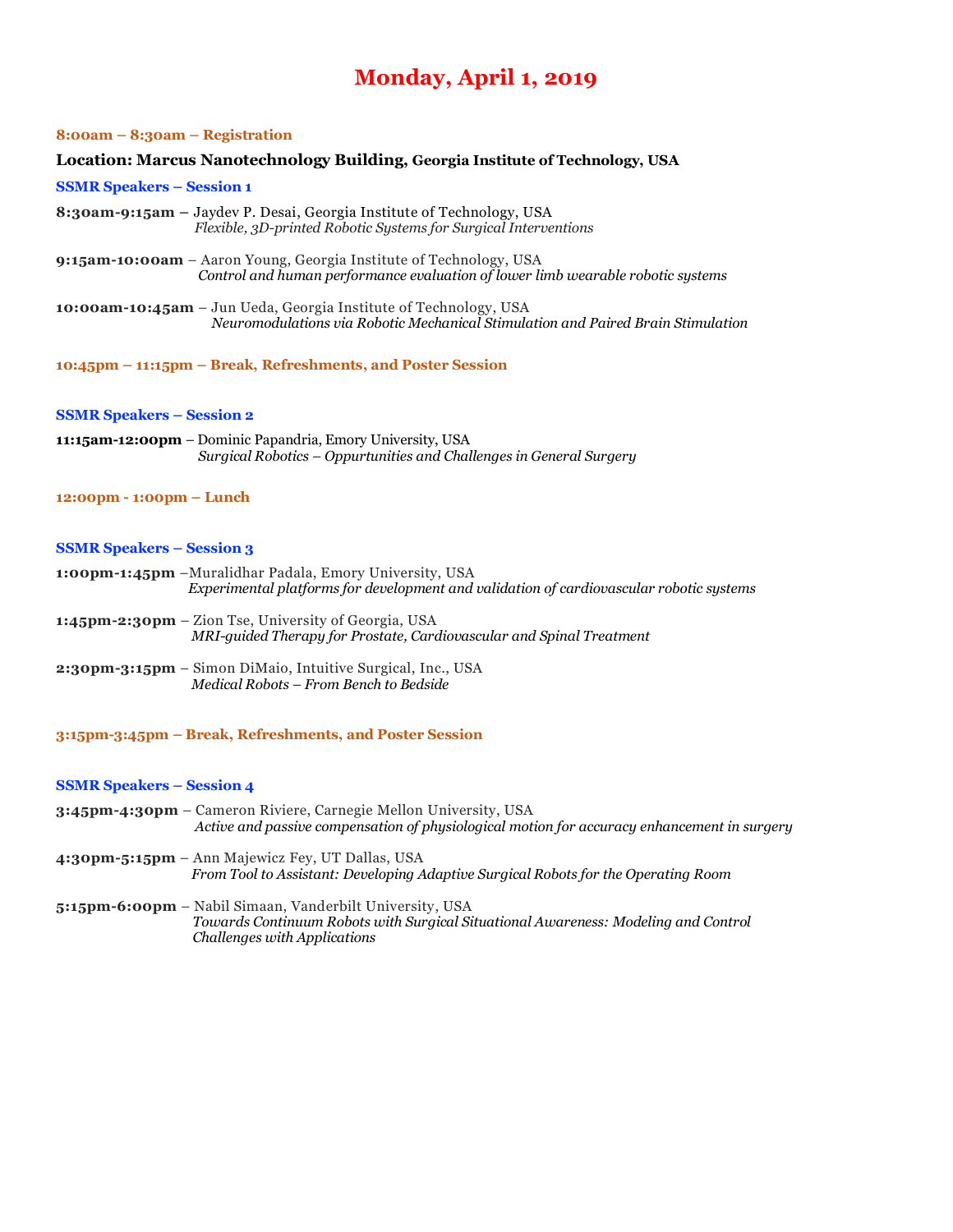## **Tuesday, April 2, 2019**

#### **8:000am – 8:30am – Registration**

#### **Location: Marcus Nanotechnology Building, Georgia Institute of Technology, USA**

#### **SSMR Speakers – Session 5**

- **8:30am-9:15am –** Tamas Ungi, Queen's University, Canada *Perk Tutor: An Open-Source Platform for Ultrasound Guided Intervention Training*
- **9:15am-10:00am** Mahdi Tavakoli, University of Alberta, Canada *Robotics Learning and Imitation of Physical Therapy*
- **10:00am-10:45am** Nabil Zemiti, Université de Montpellier, France  *Some recent translational research activities on augmented reality and robot assisted surgery gesture guidance*

**10:45pm – 11:15pm – Break, Refreshments, and Poster Session**

#### **SSMR Speakers – Session 6**

**11:15am-12:00pm** – Antoine Ferreira, INSA Centre Val de Loire, France  *Recent Progress in Magnetically Actuated Microrobotics for Endovascular Therapies*

## **12:00pm - 1:00pm – Lunch**

## **SSMR Speakers – Session 7**

- **1:00pm-1:45pm** Pretesh Patel, Emory University, USA *Anti-Cancer Brachytherapy – Challenges and Opportunities*
- **1:45pm-2:30pm** Paolo Fiorini, University of Verona, Italy *Automation and Autonomy in Robotic Surgery*
- **2:30pm-3:15pm** Russell H. Taylor, Johns Hopkins University, USA *A Thirty Year Perspective on Medical Robotics: Yesterday, Today, and Tomorrow*
- **3:15pm-3:45pm – Break, Refreshments, and Poster Session**

#### **SSMR Speakers – Session 8**

- **3:45pm-4:30pm** Zachary Bercu, Emory University, USA *Minimally Invasive Image-Guided Procedures (MIIP's): A Primer for Medical Robotics Specialists*
- **4:30pm-5:15pm** Arianna Menciassi, Scuola Superiore Sant`Anna, Italy *Robotics for wireless surgery and targeted therapy*
- **5:15pm-6:00pm** Elena De Momi, Politecnico di Milano, Italy *Smart assistance for surgical training and surgical practice*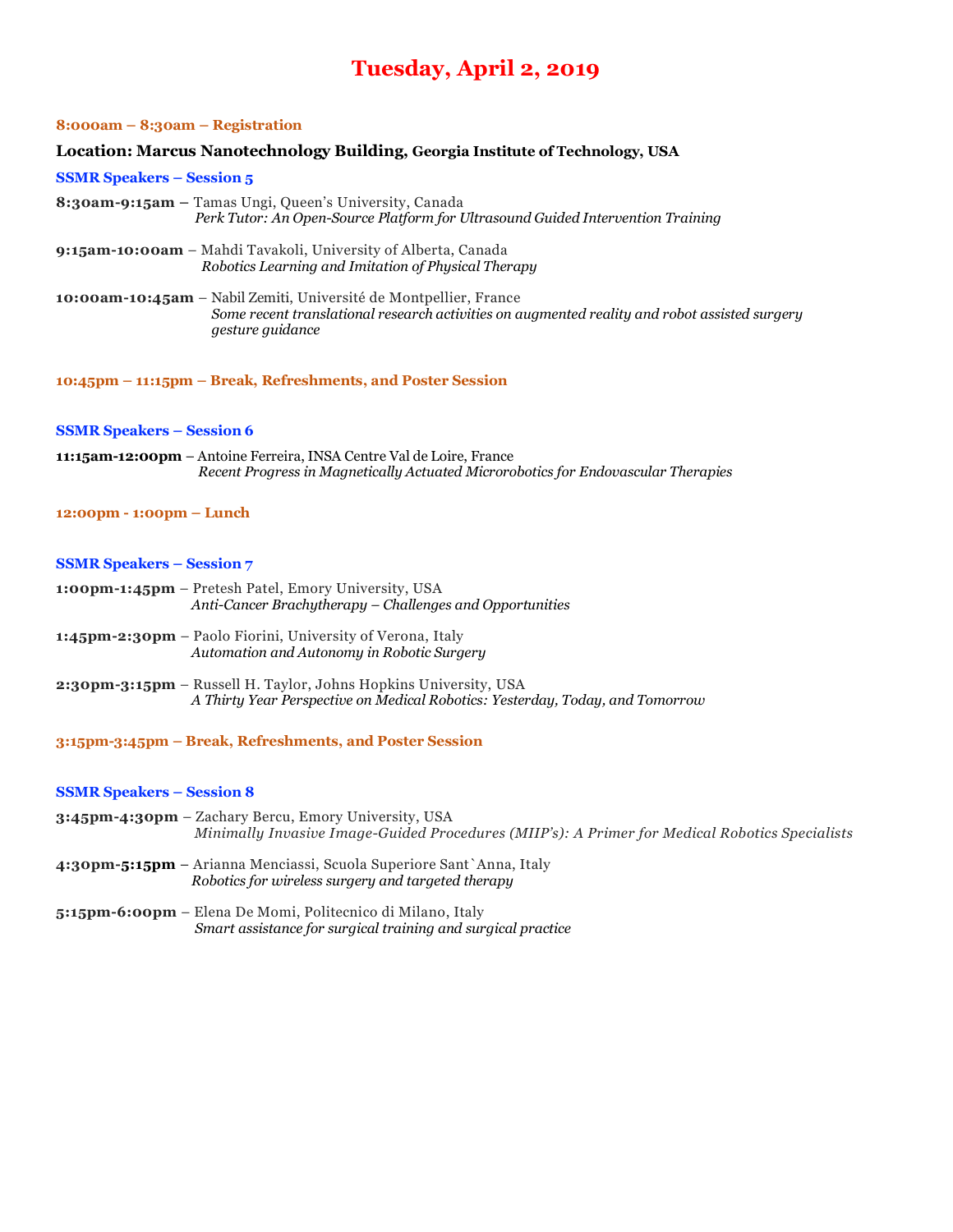## **Wednesday, April 3, 2019**

## **8:00am – 8:30am – Registration**

## **Workshops for 2019 SSMR and 2019 ISMR**

**Title:** Convergence of IP, Tech Transfer, and Translation, for Medical Robotics Research **Organizers:** Yash Chitalia, Georgia Institute of Technology, USA Matt Harrow, Stryker, USA Hussein Akhavannik, Baker Law, Washington D.C., USA **Half-day (8:30am – 12:00pm); Break and Refreshments: 10:00am – 10:30am Location: Marcus 1118**

**Title:** Improving the Utility and Adoption of Human Augmentation Devices **Organizer:** Frank L. Hammond III, Georgia Institute of Technology, USA **Half-day (8:30am – 12:00pm); Break and Refreshments: 10:00am – 10:30am Location: Marcus 1117**

**Title:** Robot-assisted eye surgery: steps toward operating room **Organizers:** Iulian Iordachita, Johns Hopkins University, USA Emmanuel Vander Poorten, KU Leuven, Belgium Ali Nasseri, Technical University of Munich, Germany **Half-day (8:30am – 12:00pm); Break and Refreshments: 10:00am – 10:30am Location: Whitaker 3115**

**Title:** Open Platforms for Medical Robotics Research **Organizers:** Peter Kazanzides, Johns Hopkins University, USA Blake Hannaford, University of Washington, USA Gregory S. Fischer, Worcester Polytechnic Institute, USA **Full-day (8:30am – 5:00pm); Break and Refreshments: 10:00am – 10:30am / 3:00pm – 3:30pm Location: 1128 Suddath Room, Institute for Bioengineering and Bioscience (IBB)**

#### **12:00pm – 1:30pm – Lunch**

**Title:** Building Software System for Image-Guided Robot-Assisted Interventions **Organizers:** Junichi Tokuda, Brigham and Women's Hospital and Harvard Medical School, USA Tamas Ungi, Queen's University, Canada Axel Krieger, University of Maryland, USA Simon Leonard, Johns Hopkins University, USA **Half-day (1:30pm – 5:00pm); Break and Refreshments: 3:00am – 3:30pm Location: Marcus 1118**

**Title:** Sensorimotor Augmentation in NeuroRehabilitation Robotic and Prosthetic Technologies **Organizers:** S. Farokh Atashzar, Imperial College London, UK Mahdi Tavakoli, University of Alberta, Canada Dario Farina, Imperial College, London, UK Rajni V. Patel, Western University, Canada

**Half-day (1:30pm – 5:00pm); Break and Refreshments: 3:00am – 3:30pm Location: Marcus 1117**

**5:30pm - 7:00pm – 2019 SSMR and 2019 ISMR Reception**

**7:30pm – 10:00pm – 2019 SSMR and 2019 ISMR Dinner (By Invitation only)**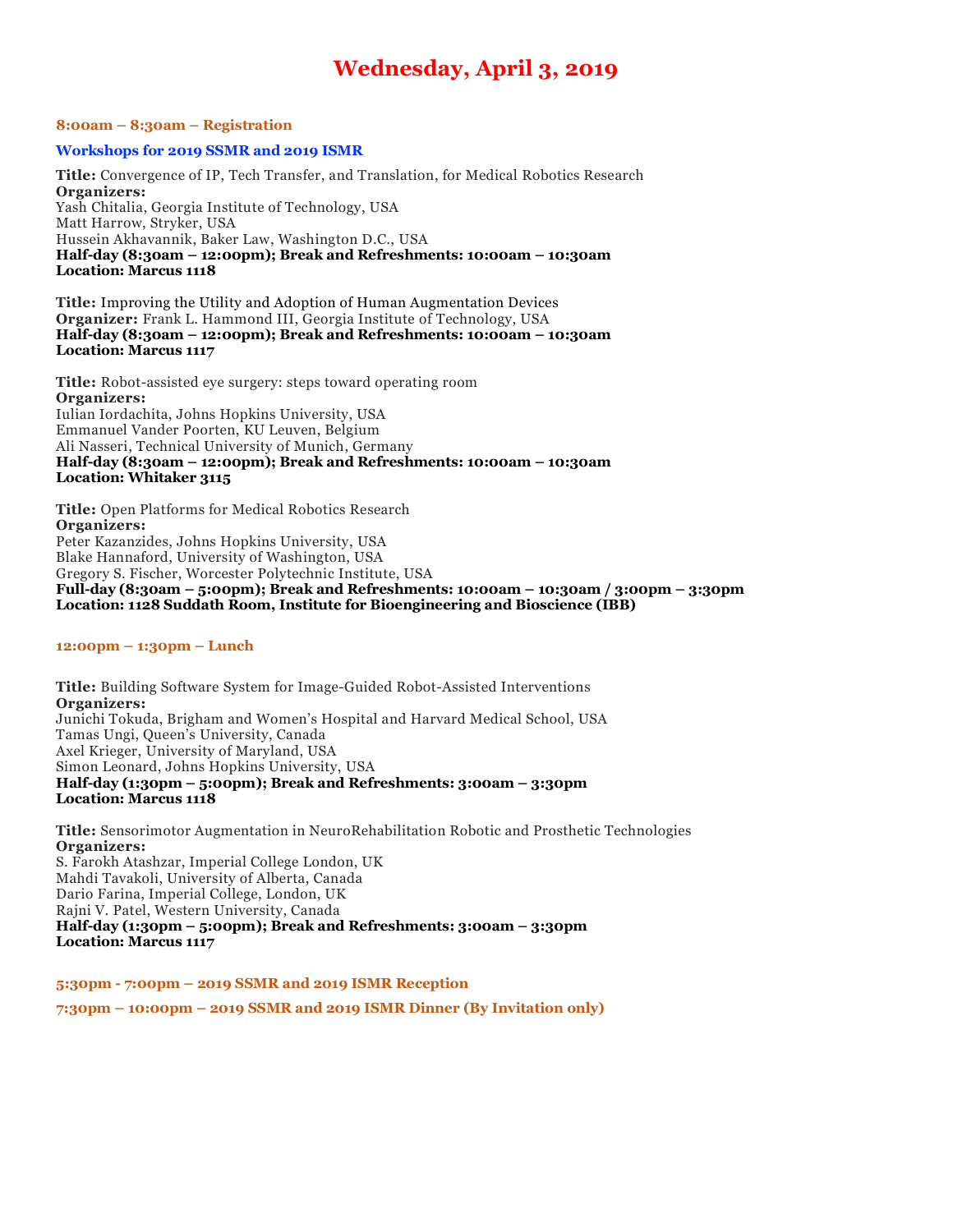# **Thursday, April 4, 2019**

## **8:00am – 8:30am – Registration**

## **Welcome and Opening Remarks (8:30am – 9:00am)**

**8:30am - 8:45am** *-* Jaydev P. Desai, Director, Georgia Center for Medical Robotics, Georgia Institute of Technology, USA

**8:45am - 9:00am** *–* Chaouki Abdallah, Executive VP Research, Georgia Institute of Technology, USA

## **09:00am – 9:45am – KEYNOTE**

*Rajni Patel*, Ph.D., Western University, Canada *–* Teleoperation, Haptics and Control Issues in Medical Robotic Applications

## **9:45am - 10:00am** - **Rapid Fire Poster Presentations (2 mins each)**

**Session Chair:** Jaydev P. Desai, Georgia Center for Medical Robotics, Georgia Institute of Technology, USA

- Marzieh Ershad, Robert Rege, Ann Majewicz Fey. *Surgical Robotic Training using Real-Time Force Feedback Based on Stylistic Behavior*
- Yi Zheng, Ann Majewicz Fey. *Effect of Stressors on Surgical Training Performance*
- Ziheng Wang, Ann Majewicz Fey. *Operative Difficulty Assessment in Robot-assisted Teleoperation with Domain Adaptation*
- Daniel Naftalovich, Annie Yang, Yuman Fong, Joel Burdick, Yanghee Woo. *Comparison of semantic and lower-level segmentations of robotic-assisted gastrectomies*
- Keshav Bimbraw, Elizabeth Fox, Frank L. Hammond III, Gil Weinberg. *Sonomyography based real-time hand grasp configuration identification via supervised learning to control a soft robotic gripper*
- Zhaoshuo Li, Mahya Shahbazi, Niravkumar Patel, Eimear O' Sullivan, Preetham Chalasani, Haojie Zhang, Khushi Vyas, Anton Deuget, Peter L. Gehlbach, Iulian Iordachita, Guang-Zhong Yang, Russell H. Taylor. *An Image-Based Control Framework for Teleoperated Semi-Autonomous Retina Endomicroscopy Scanning*
- Siobhan Rigby, Daniel Buckland. *Challenges of Autonomous IV insertion*

## **10:00am – 10:30am – Break, Refreshments, and Poster Session**

## **10:30am - 12:30pm - Oral Presentations – Session 1 (15mins/paper: 13 mins presentation + 2 mins Q&A)**

## **Session Chair: Aaron Young, Georgia Institute of Technology, USA**

- *Renz Ocampo and Mahdi Tavakoli*. Visual-Haptic Colocation in Robotic Rehabilitation Exercises Using a 2D Augmented-Reality Display
- *Nafiseh Ebrahimi, Gautham Muthukumaran and Amir Jafari*. Reduction in The Metabolic Cost of Human Walking Gaits Using Quasi-Passive Upper Body Exoskeleton
- *Shrey Pareek, Hemanth Manjunath, Ehsan Esfahani and Thenkurussi Kesavadas*. MyoTrack: Tracking Subject Participation in Robotic Rehabilitation using sEMG and IMU
- *Veena Jayasree-Krishnan, Dhruv Gamdha, Brian Goldberg, Shramana Ghosh, Preeti Raghavan and Vikram Kapila*. A Novel Task-Specific Upper-Extremity Rehabilitation System with Interactive Game-Based Interface for Stroke Patients
- *Vijeth Rai, Abhishek Sharma and Eric Rombokas*. Mode-free Control of Prosthetic Lower Limbs
- *Rui Li, Christopher Modlesky and Zion Tse*. Smartphone-enabled Trackers for Lower-body Monitoring
- *Bahareh Abbasi, Mehdi Sharifzadeh, Ehsan Noohi, Sina Parastegari and Milos Zefran*. Grasp Taxonomy for Robot Assistants Inferred from Finger Pressure and Flexion
- *Waiman Meinhold and Jun Ueda*. Tendon Tapping Location Detection Through Impact Modeling

## **12:30pm – 1:30pm – Lunch**

**1:30pm – 3:00pm - Oral Presentations – Session 2 (15mins/paper: 13 mins presentation + 2 mins Q&A)**

## **Session Chair: Mahdi Tavakoli, University of Alberta, Canada**

- *Yun-Hsuan Su, Kevin Huang and Blake Hannaford*. Multicamera 3D Reconstruction of Dynamic Surgical Cavities: Camera Grouping and Pair Sequencing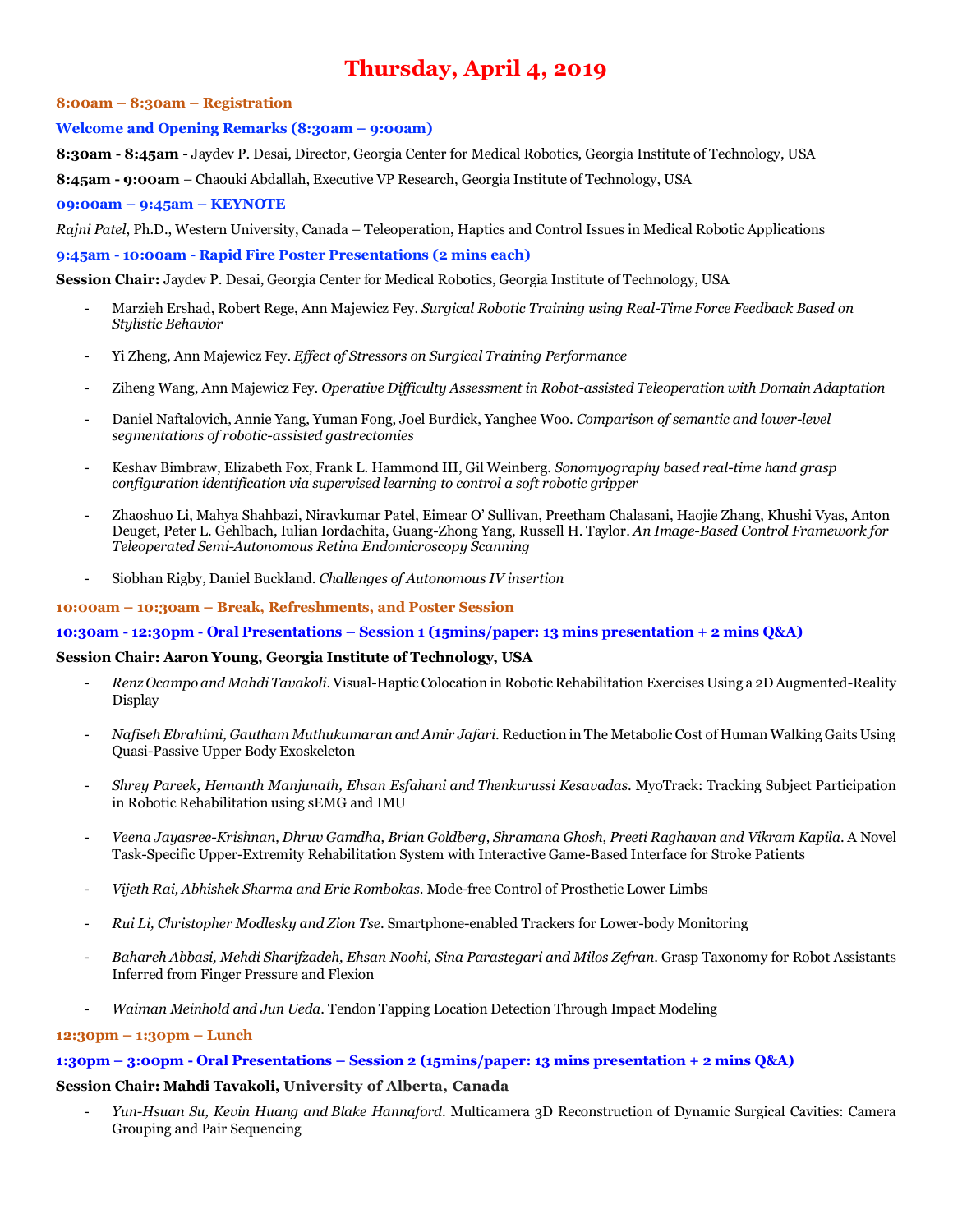- *Di Wu, Gang Li, Niravkumar Patel, Jiawen Yan, Reza Monfaredi, Kevin Cleary and Iulian Iordachita*. Remotely Actuated Needle Driving Device for MRI-guided Percutaneous Interventions
- *Shahriar Sefati, Rachel Hegeman, Farshid Alambeigi, Iulian Iordachita and Mehran Armand*. FBG-Based Position Estimation of Highly Deformable Continuum Manipulators: Model-Dependent vs. Data-Driven Approaches
- *Ali Ebrahimi, Changyan He, Niravkumar Patel, Marin Kobilarov, Peter Gehlbach and Iulian Iordachita*. Sclera Force Control in Robot-assisted Eye Surgery: Adaptive Force Control vs. Auditory Feedback
- *Xuefeng Wang, Phillip Tran, Sarah Callahan, Steven Wolf and Jaydev Desai*. Towards the development of a voice-controlled exoskeleton system for restoring hand function
- *Brooks McKinney, Will McKinney, Shivanand Pattanshetti and Seok Chang Ryu*. Feasibility Study of In Vivo Robotic Plasma Medicine Devices

## **3:00pm – 3:15pm - Rapid Fire Poster Presentations (2 mins each)**

**Session Chair:** Jaydev P. Desai, Georgia Center for Medical Robotics, Georgia Institute of Technology, USA

- Austin J. Taylor, Sheng Xu, Bradford J. Wood, Zion T. H. Tse. *Rapid Prototyping of Patient Specific CT Markers*
- Zhuo Zhao, Rui Li, Sheng Xu, Bradford J. Wood, Zion Tsz Ho Tse. *Angular Tracking Device for Assisting Image-guided Needle Placement*
- Rui Li, Sheng Xu, Bradford Wood, Zion Tsz Ho Tse. *3D-printed Template for Assisting MRI-guided Needle Biopsy*
- Rui Li, Kate Schutz, Zion Tsz Ho Tse. *Studying Lunge Movement for Fencing Injury Rehabilitation*
- Lingbo Cheng, Mahdi Tavakoli. *Neural network-based physiological organ motion prediction and robot impedance control for teleoperated beating-heart surgery*
- Xiaolong Liu, Jindong Tan. *A Generic In Vivo In Situ Camera Cleaning Module for Laparoscopic Surgery*
- Nahian Rahman, Nancy Deaton, Jun Sheng, Jaydev P. Desai. *A Novel Bending Sensor for Measuring the Deflections of a Continuum Robot*

## **3:15pm – 3:45pm – Break, Refreshments, and Poster Session**

## **3:45pm – 4:15pm – Semi-Plenary Talk**

*Nabil Zemiti*, Ph.D., University of Montpellier, France *–* Some recent translational research activities on augmented reality and robot assisted surgical gesture guidance

## **4:15pm – 4:45pm – Semi-Plenary Talk**

*Zachary Bercu*, MD, Emory University Hospital Midtown, USA *–* Medical Robotics in Endovascular Procedures - Challenges and Opportunities

## **4:45pm – 5:30pm - Oral Presentations – Session 3 (15mins/paper: 13 mins presentation + 2 mins Q&A)**

## **Session Chair: Jun Ueda, Georgia Institute of Technology, USA**

- *Mohammad Yasar, David Evans and Homa Alemzadeh*. Context-aware Monitoring in Robotic Surgery
- *Ada Zhang, Liheng Guo and Anthony Jarc*. Prediction of task-based, surgeon efficiency metrics during robotic-assisted minimally invasive surgery
- *Christopher Schlenk, Andrea Schwier, Michael Heiss, Thomas Bahls and Alin Albu-Schäffer*. Design of a robotic instrument for minimally invasive waterjet surgery

## **5:30pm – 7:30pm – 2019 ISMR Networking Social**

**7:30pm – 9:30pm – 2019 ISMR Banquet**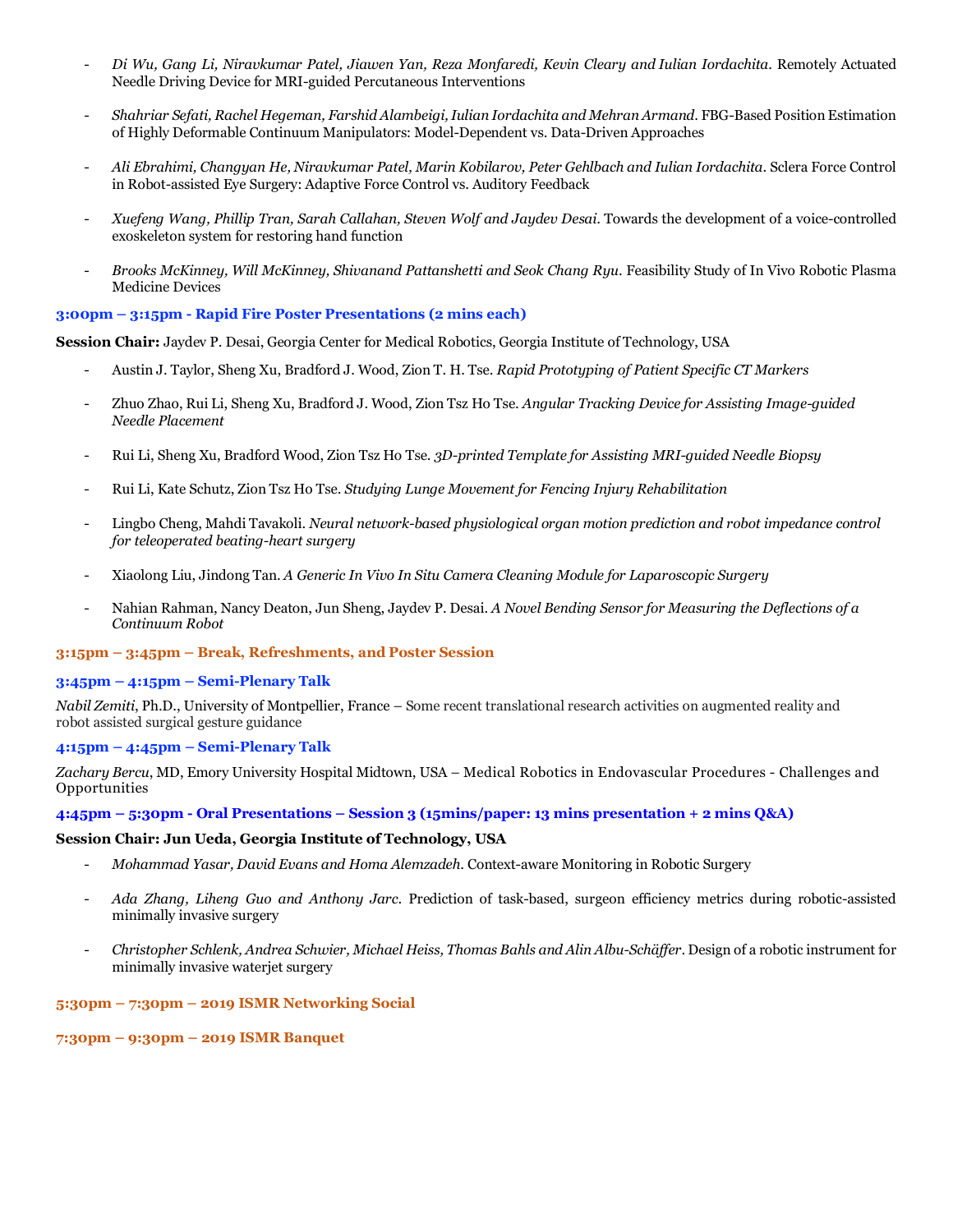# **Friday, April 5, 2019**

#### **8:00am – 8:30am – Registration**

#### **8:30am – 9:00am – Semi-Plenary Talk**

Cameron Riviere, Ph.D., Carnegie Mellon University, USA *–* Handheld robotics for microsurgery in the eye and brain

**9:00am - 10:30am - Oral Presentations – Session 4 (15mins/paper: 13 mins presentation + 2 mins Q&A)**

#### **Session Chair: Blake Hannaford, University of Washington, Seattle, USA**

- *Dogancan Temel, Melvin Mathew, Ghassan Alregib and Yousuf Khalifa*. Automated Pupillary Light Reflex Test on a Portable Platform
- *Niveditha Kalavakonda and Blake Hannaford*. Augmented Reality Application for Aiding Tumor Resection in Skull-Base Surgery
- *Shivanand Pattanshetti and Seok Chang Ryu*. On the Kinematic Model of Continuum Robots with Spatially Varying Nonlinear Stiffness
- *Ruipeng Chen, David Folio and Antoine Ferreira*. Study of robotized electromagnetic actuation system for magnetic microrobots devoted to minimally invasive ophthalmic surgery
- *Brijen Thananjeyan, Ajay Tanwani, Jessica Ji, Danyal Fer, Vatsal Patel, Sanjay Krishnan and Ken Goldberg*. Optimizing Robot-Assisted Surgery Suture Plans to Avoid Joint Limits and Singularities
- *Francesco Piqué, Mohamed Nassim Boushaki, Margherita Brancadoro, Elena De Momi and Arianna Menciassi*. Dynamic Modeling of the Da Vinci Research Kit Arm for the Estimation of Interaction Wrench

#### **10:30am – 11:00am – Break, Refreshments, and Poster Session**

#### **11:00am – 11:45am – KEYNOTE**

Lee M. Akst, MD, Johns Hopkins University, USA *– Robotic Microlaryngeal Surgery – Where We Are and Where We're Going*

**11:45am - 12:30pm - Oral Presentations – Session 5 (15mins/paper: 13 mins presentation + 2 mins Q&A)**

#### **Session Chair: Riccardo Muradore, University of Verona, Italy**

- *Giovanni Menegozzo, Diego Dall'Alba, Chiara Zandonà and Paolo Fiorini*. Surgical Gesture Recognition with Time Delay Neural Network based on kinematic data
- *Francesco Setti, Elettra Oleari, Alice Leporini, Diana Trojanello, Alberto Sanna, Umberto Capitanio, Francesco Montorsi, Andrea Salonia and Riccardo Muradore*. A Multirobots Teleoperated Platform for Artificial Intelligence Training Data Collection in Minimally Invasive Surgery
- *Jay Carriere, Jason Fong, Tyler Meyer, Ron Sloboda, Siraj Husain, Nawaid Usmani and Mahdi Tavakoli*. An Admittance-Controlled Robotic Assistant for Semi-Autonomous Breast Ultrasound Scanning

#### **12:30pm – 1:30pm – Lunch**

## **1:30pm – 2:15pm – KEYNOTE**

Stanley Duke Herrell, MD, Vanderbilt University, USA *– Engineering the future of Urology and MIS: The role of the Surgical Innovator*

## **2:15pm - 3:15pm - Oral Presentations – Session 6 (15mins/paper: 13 mins presentation + 2 mins Q&A)**

## **Session Chair: Ravikiran B. Singapogu, Clemson University, USA**

- *Zhuo Zhao and Zion Tsz Ho Tse*. A Smartphone and Permanent Magnet-based Needle Guidance System
- *Mahdieh Babaiasl, Fan Yang, Yao Chen, Jow-Lian Ding and John Swensen*. Predicting Depth of Cut of Water-jet in Soft Tissue Simulants based on Finite Element Analysis with the Application to Fracture-directed Water-jet Steerable Needles
- *Kihan Park, Phillip Tran, Nancy Deaton and Jaydev Desai*. Multi-walled Carbon Nanotube (MWCNT)/PDMS-based Flexible Sensor for Medical Applications
- *Irfan Kil, Ravikiran B. Singapogu and Richard E. Groff*. Needle Entry Angle & Force: Vision-enabled Force-based Metrics to Assess Surgical Suturing Skill

#### **3:15pm – 3:45pm – Break, Refreshments, and Poster Session**